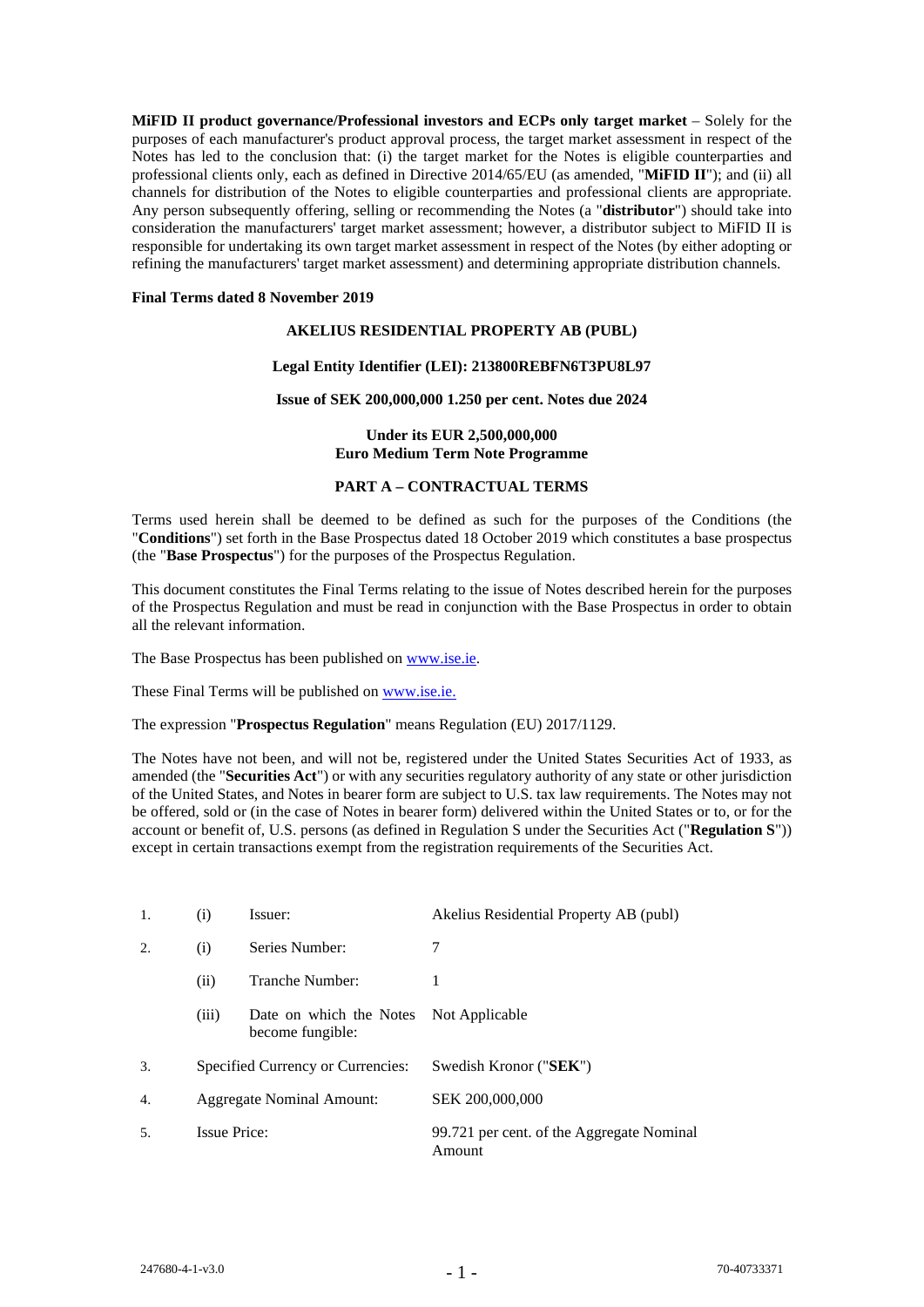| 6.  | (i)                   | <b>Specified Denominations:</b>                                       | SEK 2,000,000 and integral multiples of<br>SEK 1,000,000 in excess thereof.                                                                                      |
|-----|-----------------------|-----------------------------------------------------------------------|------------------------------------------------------------------------------------------------------------------------------------------------------------------|
|     | (ii)                  | <b>Calculation Amount:</b>                                            | SEK 1,000,000                                                                                                                                                    |
| 7.  | (i)                   | <b>Issue Date:</b>                                                    | 12 November 2019                                                                                                                                                 |
|     | (ii)                  | Interest<br>Commencement<br>Date:                                     | <b>Issue Date</b>                                                                                                                                                |
| 8.  | <b>Maturity Date:</b> |                                                                       | 12 November 2024                                                                                                                                                 |
| 9.  | (i)                   | <b>Interest Basis:</b>                                                | 1.250 per cent. Fixed Rate                                                                                                                                       |
|     |                       |                                                                       | (see paragraph 14 below)                                                                                                                                         |
|     | (ii)                  | Up/Step<br>Step<br>Ratings<br>Down:                                   | Not Applicable                                                                                                                                                   |
| 10. |                       | Redemption/Payment Basis:                                             | Subject to any purchase and cancellation or<br>early redemption, the Notes will be<br>redeemed on the Maturity Date at 100 per<br>cent. of their nominal amount. |
| 11. | Change                | of<br>Interest<br><b>or</b><br>Redemption/Payment Basis:              | Not Applicable                                                                                                                                                   |
| 12. |                       | Put/Call Options:                                                     | Change of Control Put Option                                                                                                                                     |
|     |                       |                                                                       | (See paragraph 19 below)                                                                                                                                         |
| 13. | (i)                   | <b>Status of the Notes:</b>                                           | Senior                                                                                                                                                           |
|     | (iii)                 | Date finance committee<br>approval for issuance of<br>Notes obtained: | 25 October 2019                                                                                                                                                  |

# **PROVISIONS RELATING TO INTEREST (IF ANY) PAYABLE**

| 14. |       | <b>Fixed Rate Note Provisions</b> | Applicable                                                                                                                                          |
|-----|-------|-----------------------------------|-----------------------------------------------------------------------------------------------------------------------------------------------------|
|     | (i)   | Rate of Interest:                 | 1.250 per cent. per annum payable in arrear<br>on each Interest Payment Date                                                                        |
|     | (i)   | Interest Payment Date(s):         | 12 November in each year commencing on<br>12 November 2020, adjusted in accordance<br>the Following<br><b>Business</b><br>with<br>Day<br>Convention |
|     | (iii) | <b>Fixed Coupon Amount:</b>       | SEK 12,500 per Calculation Amount                                                                                                                   |
|     | (iv)  | Broken Amount(s):                 | Not applicable                                                                                                                                      |
|     | (v)   | Day Count Fraction:               | 30/360                                                                                                                                              |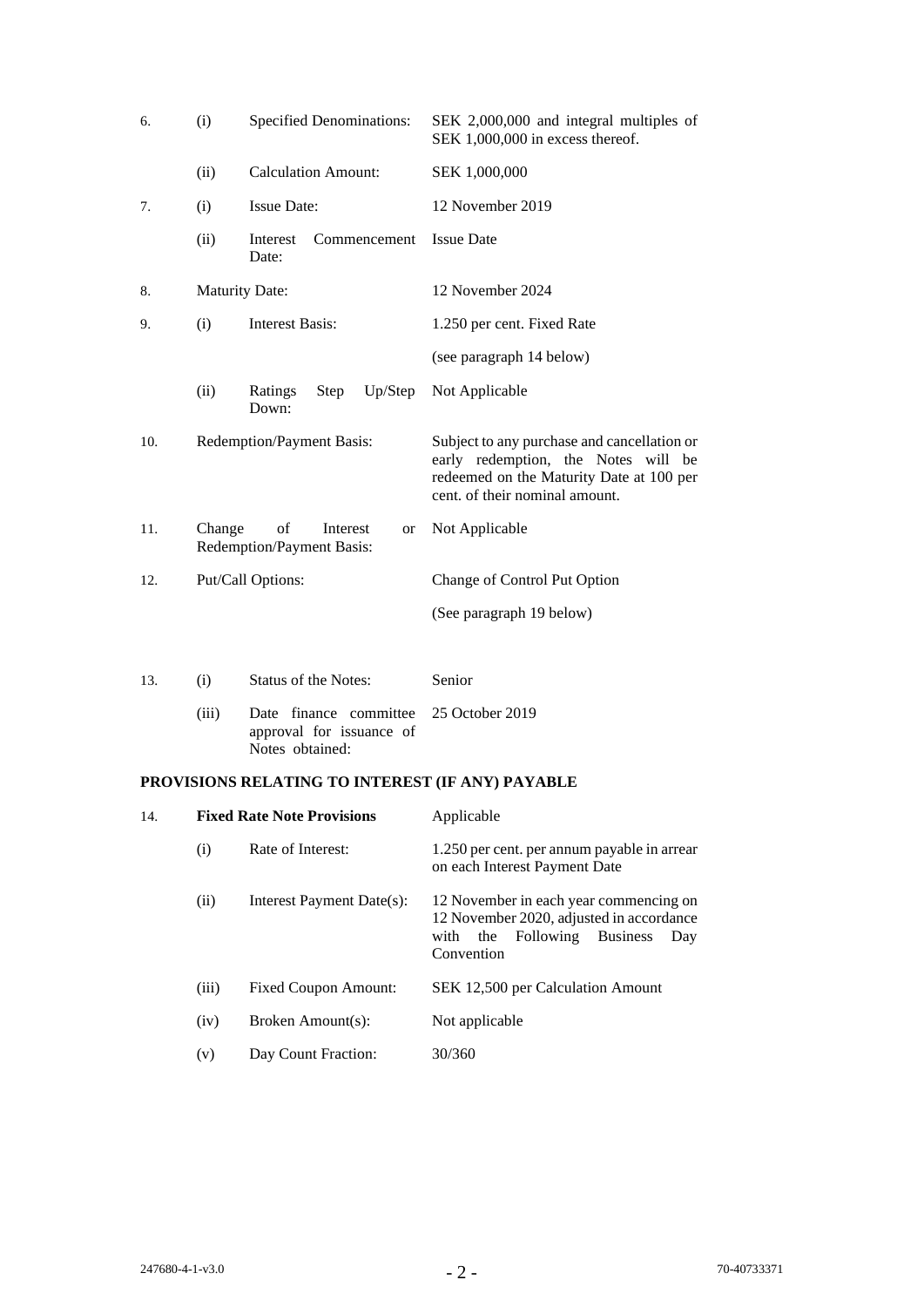15. **Floating Rate Note Provisions** Not Applicable

| <b>Zero Coupon Note Provisions</b> | Not Applicable |
|------------------------------------|----------------|
|                                    |                |

# **PROVISIONS RELATING TO REDEMPTION**

| 17. | Call Option                   |                                                                       | Not Applicable                                                  |
|-----|-------------------------------|-----------------------------------------------------------------------|-----------------------------------------------------------------|
| 18. | Put Option                    |                                                                       | Not Applicable                                                  |
| 19. | Change of Control Put Option: |                                                                       | Applicable                                                      |
|     | (i)                           | Optional Redemption<br>Amount(s) (Change of<br>Control) of each Note: | SEK 1,000,000 per Calculation Amount                            |
|     | (ii)                          | Change of Control Put As per the conditions<br>Period                 |                                                                 |
| 20. | each Note                     |                                                                       | Final Redemption Amount of SEK 1,000,000 per Calculation Amount |
| 21. |                               | <b>Early Redemption Amount (Tax)</b>                                  | SEK 1,000,000 per Calculation Amount                            |
| 22. |                               | <b>Early Termination Amount</b>                                       | SEK 1,000,000 per Calculation Amount                            |
|     |                               |                                                                       |                                                                 |

# **GENERAL PROVISIONS APPLICABLE TO THE NOTES**

| 23. | Form of Notes:                                                                                                     | <b>Bearer Notes:</b>                                                                                                                                                                             |
|-----|--------------------------------------------------------------------------------------------------------------------|--------------------------------------------------------------------------------------------------------------------------------------------------------------------------------------------------|
|     |                                                                                                                    | Temporary Global Note exchangeable for<br>a Permanent Global Note which is<br>exchangeable for Definitive Notes in the<br>limited circumstances specified in the<br><b>Permanent Global Note</b> |
| 24. | New Global Note:                                                                                                   | N <sub>0</sub>                                                                                                                                                                                   |
| 25. | Additional Financial Centre(s) or Not Applicable<br>other special provisions relating to<br>payment dates:         |                                                                                                                                                                                                  |
| 26. | Talons for future Coupons to be No.<br>attached to Definitive Notes (and<br>dates on which such Talons<br>mature): |                                                                                                                                                                                                  |
| 27. | Prohibition of Sales to EEA Retail Not Applicable<br>Investors:                                                    |                                                                                                                                                                                                  |
| 28. | Relevant Benchmark:                                                                                                | Not Applicable                                                                                                                                                                                   |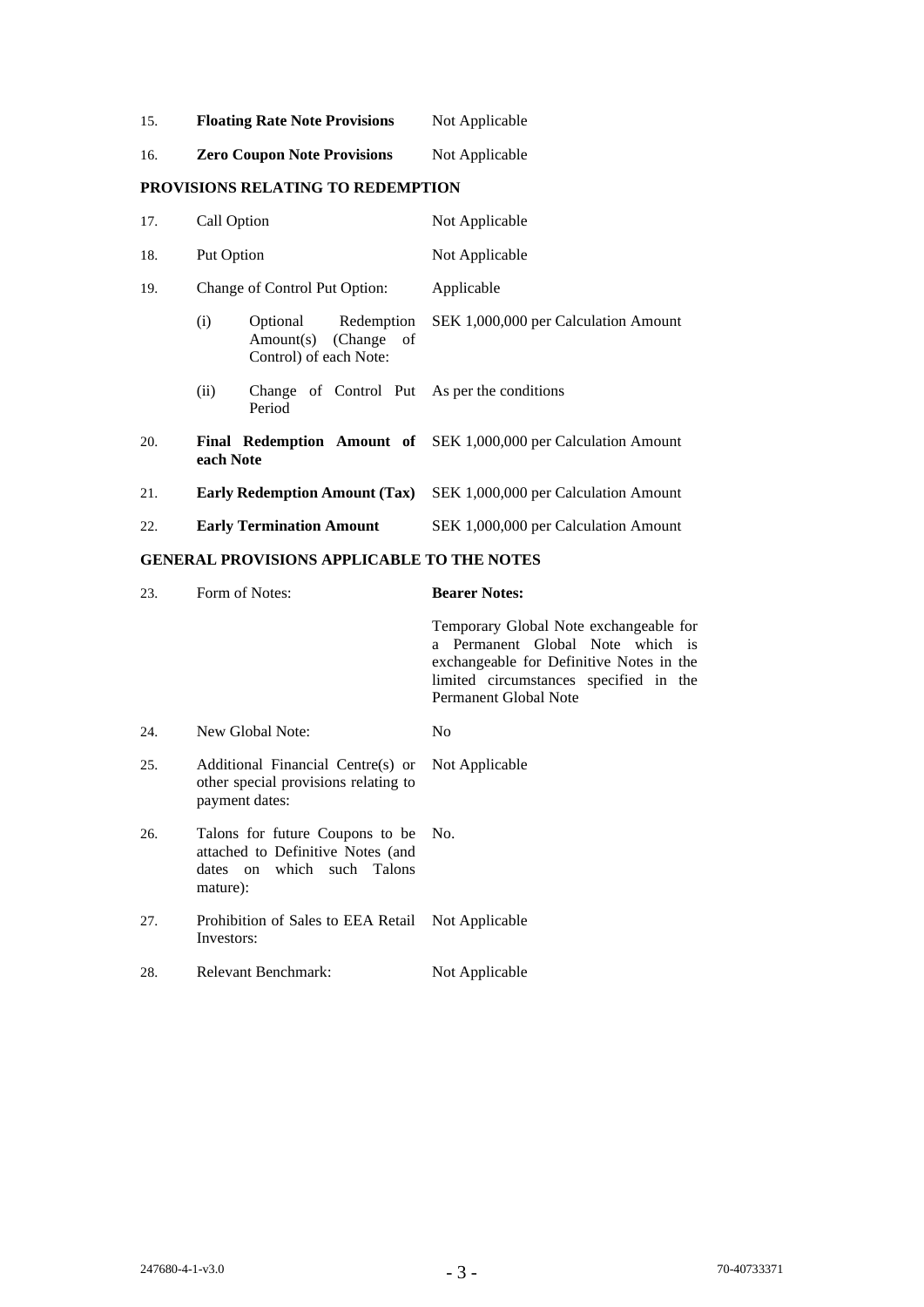Signed on behalf of Akelius Residential Property AB (publ): Wyser<br>Sandra Blomgvist  $By:$ Duly authorised Leiv Synnes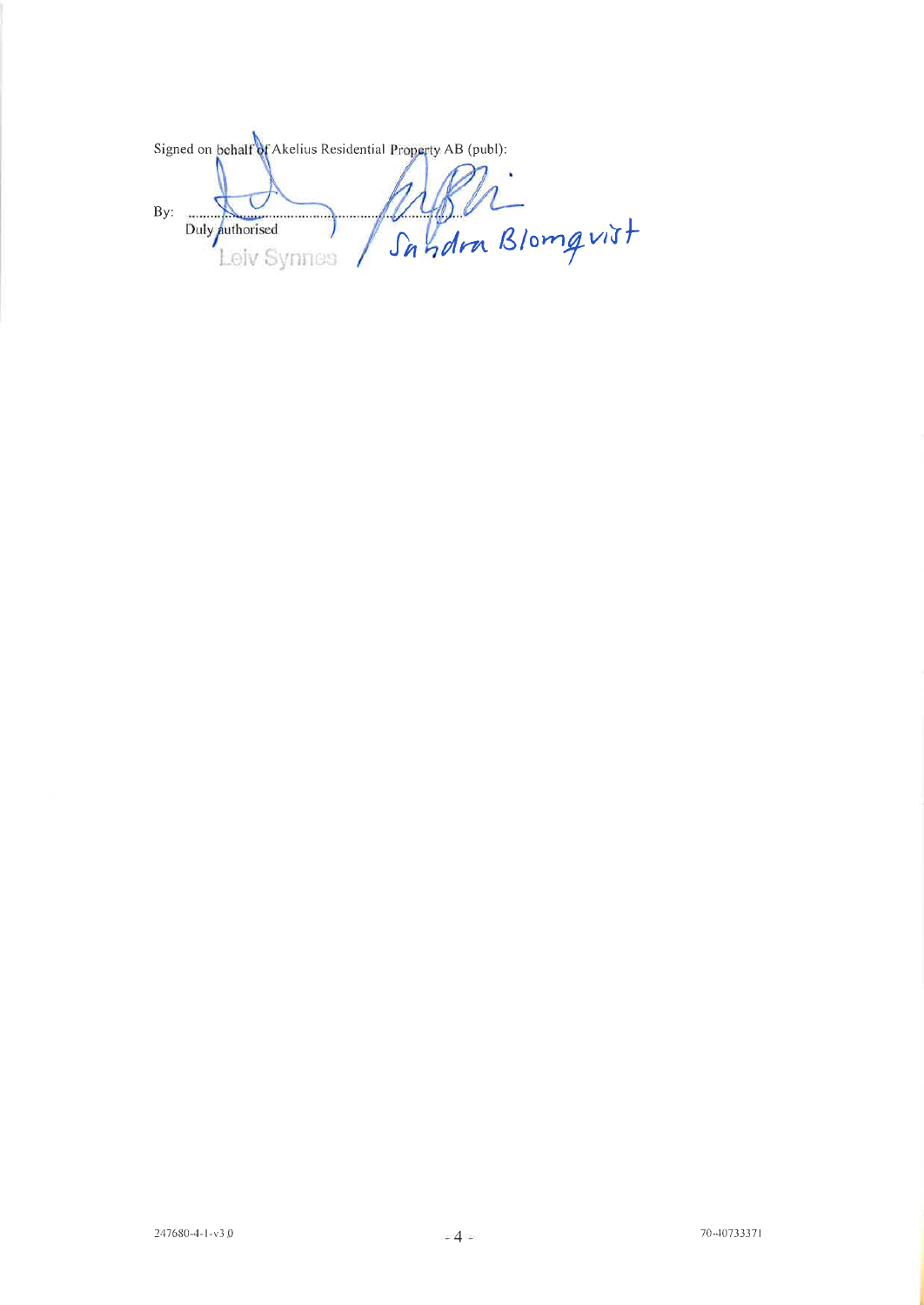#### **PART B – OTHER INFORMATION**

### 1. **LISTING AND ADMISSION TO TRADING**

- (i) Listing: Ireland
- (ii) Admission to Trading: Application has been made by the Issuer (or on its behalf) for the Notes to be admitted to trading on the regulated market of the Irish Stock Exchange plc trading as Euronext Dublin with effect from 12 November 2019.
- (iii) Estimate of total expenses related to admission to trading: EUR 1,000
- 2. **RATINGS** The following ratings have been assigned to the Notes:

Ratings: S&P Global Ratings Europe Limited: BBB

S&P Global Ratings Europe Limited is established in the EEA and registered under Regulation (EU) No 1060/2009, as amended (the "**CRA Regulation**").

### 3. **INTERESTS OF NATURAL AND LEGAL PERSONS INVOLVED IN THE ISSUE/OFFER**

Save for any fees payable to the Managers, so far as the Issuer is aware, no person involved in the offer of the Notes has an interest material to the offer. The Dealers and their affiliates have engaged, and may in the future engage, in investment banking and/or commercial banking transactions with, and may perform other services for, the Issuer and their affiliates in the ordinary course of business.

### 4. **YIELD**

Indication of yield: 1.308 per cent. per annum

# 5. **OPERATIONAL INFORMATION**

ISIN: XS2079078049 Common Code: 207907804 Delivery: Delivery against payment Names and addresses of additional Paying Agent(s) (if any): Not Applicable Intended to be held in a manner which would allow Eurosystem eligibility: No. Whilst the designation is specified as "no" at the date of these Final Terms, should the Eurosystem eligibility criteria be amended in the future such that the Notes are capable of meeting them the Notes may then be deposited with one of the ICSDs as common safekeeper. Note that this does not necessarily mean that the